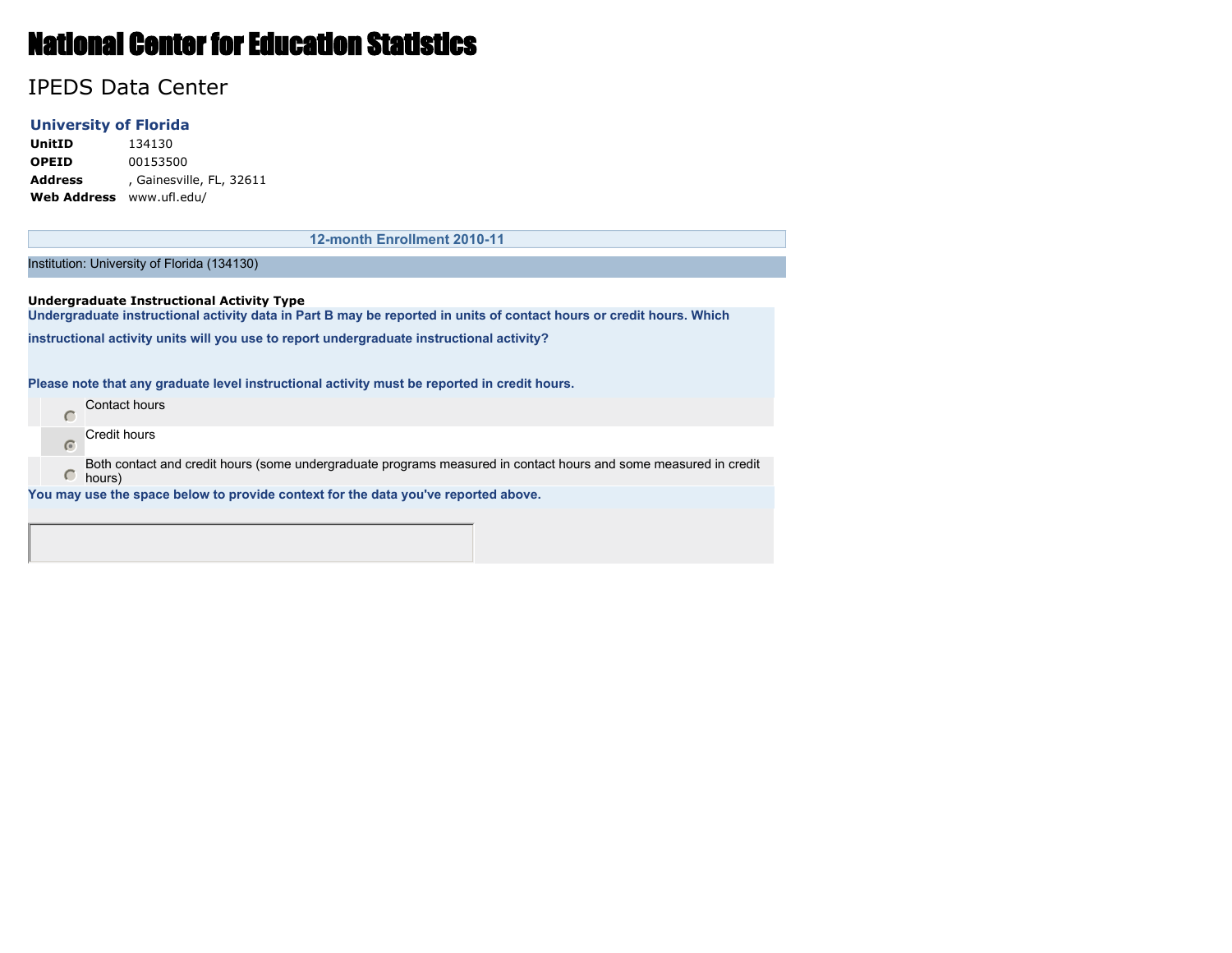#### Institution: University of Florida (134130)

**Part A - Unduplicated Count**

**12-month Unduplicated Count by Race/Ethnicity and Gender**

**July 1, 2010 - June 30, 2011**

**Race/Ethnicity Reporting Reminder:**

•**Report Hispanic/Latino individuals of any race as Hispanic/Latino** •**Report race for non-Hispanic/Latino individuals only**

**Graduate Student Reporting Reminder:**

•**Report all postbaccalaureate degree and certificate students as graduate students, including any doctor's-professional practice students (formerly first-professional)**

| Students enrolled for credit              | Undergraduate students | Graduate students |
|-------------------------------------------|------------------------|-------------------|
| Men                                       |                        |                   |
| Nonresident alien                         | $\sqrt{303}$           | 2,790             |
| Hispanic/Latino                           | 2,666                  | 718               |
| American Indian or Alaska Native          | 62                     | 25                |
| Asian                                     | 1,419                  | 640               |
| <b>Black or African American</b>          | 1,240                  | 359               |
| Native Hawaiian or Other Pacific Islander | 28                     | 11                |
| White                                     | 10,139                 | 5,357             |
| Two or more races                         | 235                    | 86                |
| Race and ethnicity unknown                | 597                    | 389               |
| <b>Total men</b>                          | 16,689                 | 10,375            |
| Total men prior year                      | 17,124                 | 10,094            |
| Women                                     |                        |                   |
| Nonresident alien                         | 273                    | 1,708             |
| Hispanic/Latino                           | 3,339                  | 984               |
| American Indian or Alaska Native          | 79                     | 39                |
| Asian                                     | 1,544                  | 796               |
| <b>Black or African American</b>          | 2,262                  | 702               |
| Native Hawaiian or Other Pacific Islander | 36                     | 10                |
| White                                     | 11,456                 | 6,351             |
| Two or more races                         |                        |                   |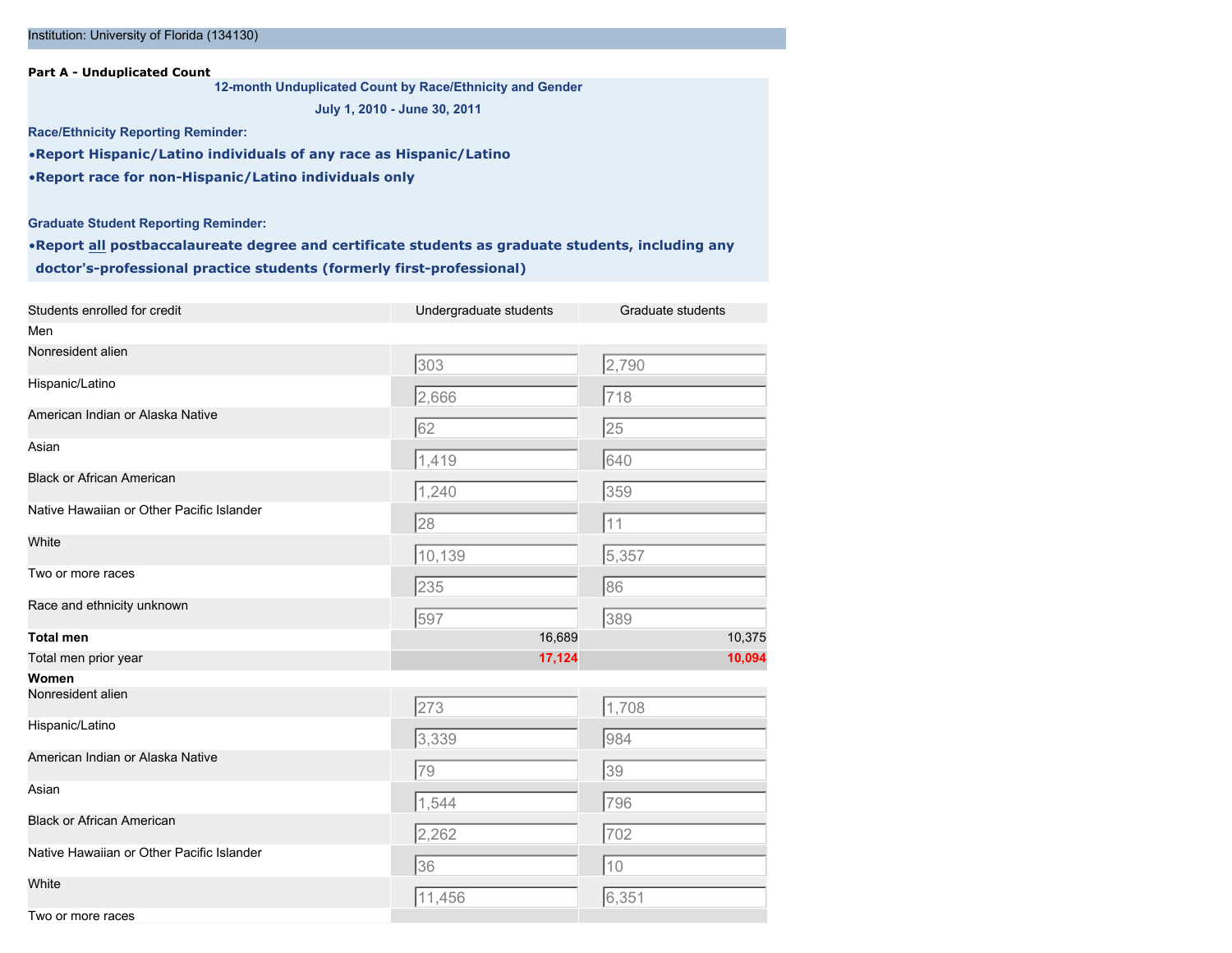|                                                                                                                                                             | 343    | 94     |
|-------------------------------------------------------------------------------------------------------------------------------------------------------------|--------|--------|
| Race and ethnicity unknown                                                                                                                                  | 616    | 386    |
| <b>Total women</b>                                                                                                                                          | 19,948 | 11,070 |
| Total women prior year                                                                                                                                      | 20,532 | 10,876 |
| Grand total (2010-11)                                                                                                                                       | 36,637 | 21,445 |
| Prior year data:                                                                                                                                            |        |        |
| Unduplicated headcount (2009-10)                                                                                                                            | 37,656 | 20,970 |
| $\vert x \vert$<br>Total enrollment Fall 2010<br>NOTE: Grand total (2010-11) calculated above is expected to<br>be greater than Total enrollment Fall 2010. | 32,660 | 17,167 |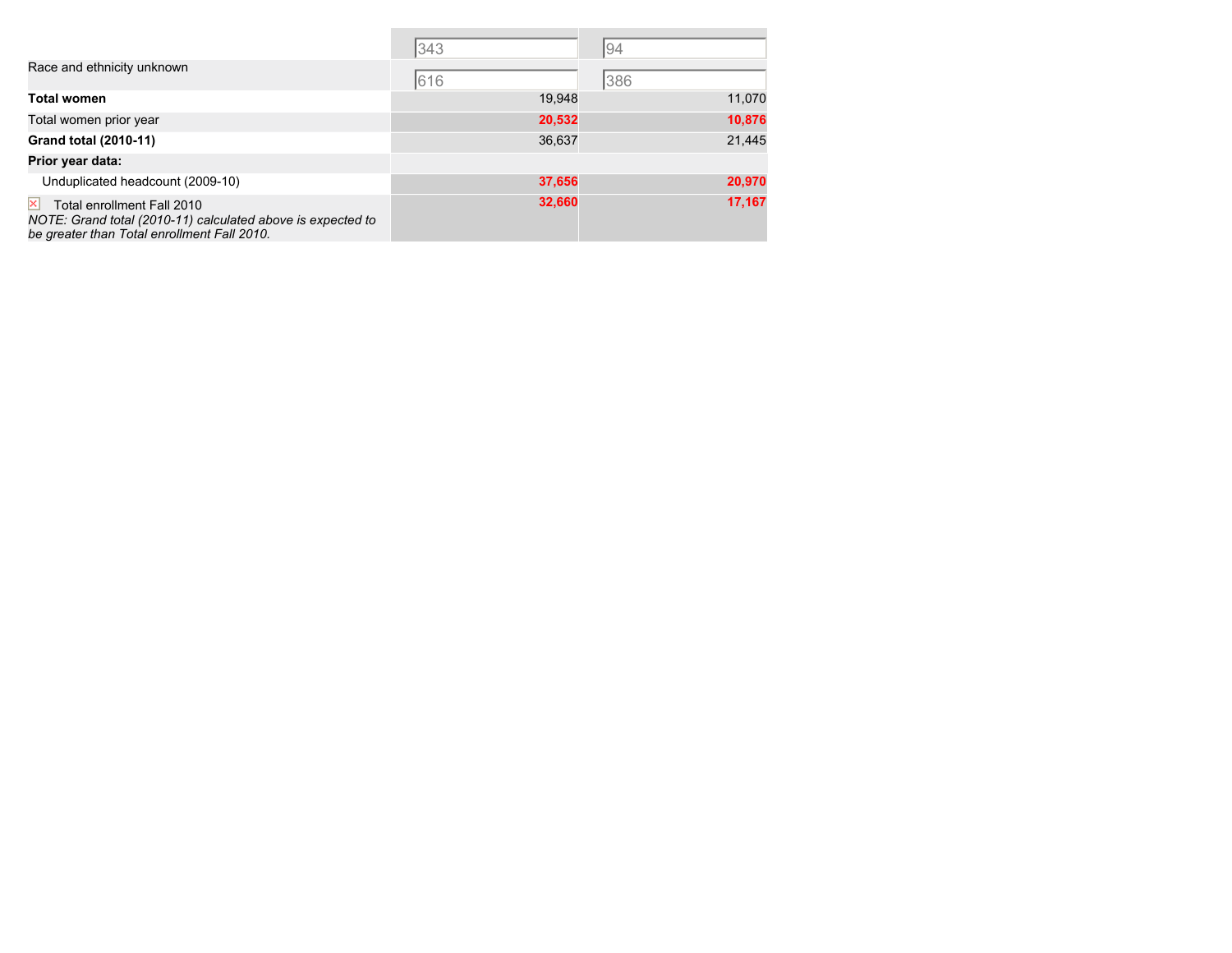| <b>Part B - Instructional Activity</b>                                                                                                                                                                                                                                                                                                          |                                                    |                 |
|-------------------------------------------------------------------------------------------------------------------------------------------------------------------------------------------------------------------------------------------------------------------------------------------------------------------------------------------------|----------------------------------------------------|-----------------|
|                                                                                                                                                                                                                                                                                                                                                 | <b>12-month Instructional Activity</b>             |                 |
|                                                                                                                                                                                                                                                                                                                                                 | July 1, 2010 - June 30, 2011                       |                 |
| <b>Graduate Level Activity Reporting Reminder:</b><br>.Report all postbaccalaureate credit hour activity at the graduate level, including any doctor's-<br>professional practice activity (formerly first-professional)                                                                                                                         |                                                    |                 |
|                                                                                                                                                                                                                                                                                                                                                 | 2010-11 total activity                             | Prior year data |
| Undergraduate level:                                                                                                                                                                                                                                                                                                                            |                                                    |                 |
| Credit hour activity                                                                                                                                                                                                                                                                                                                            | 978,883                                            | 1,002,479       |
| <b>Graduate level:</b>                                                                                                                                                                                                                                                                                                                          |                                                    |                 |
| Credit hour activity                                                                                                                                                                                                                                                                                                                            | 358,773                                            | 356,974         |
|                                                                                                                                                                                                                                                                                                                                                 | <b>Full-Time Equivalent (FTE) Student Estimate</b> |                 |
| FTE estimates are calculated using an FTE Calculation Method based on the instructional activity hours reported above                                                                                                                                                                                                                           |                                                    |                 |
| and the institution's calendar system. The estimated FTE student enrollment is:                                                                                                                                                                                                                                                                 |                                                    |                 |
|                                                                                                                                                                                                                                                                                                                                                 | 2010-11                                            | Prior year data |
| Undergraduate student FTE                                                                                                                                                                                                                                                                                                                       | 32,629                                             | 33,416          |
| Graduate student FTE                                                                                                                                                                                                                                                                                                                            | 14,949                                             | 14,874          |
| <b>Total FTE students</b>                                                                                                                                                                                                                                                                                                                       | 47.578                                             | 48.290          |
| Calendar system (as reported on the prior year IC survey<br>component):<br>                                                                                                                                                                                                                                                                     |                                                    | <b>Semester</b> |
|                                                                                                                                                                                                                                                                                                                                                 |                                                    |                 |
| If the calculated FTE estimates are reasonable, click 'No' below and save the page.                                                                                                                                                                                                                                                             |                                                    |                 |
| If the FTE estimates are not reasonable. AND you have reported the correct instructional activity hours above, click 'Yes' below and<br>save the page. The system will then give you the opportunity to report a more accurate FTE. This option should be used ONLY if<br>the calculated estimate above is not reasonable for your institution. |                                                    |                 |
| Based on the information provided above, would you like<br>to report a more accurate number for FTE enrollment?                                                                                                                                                                                                                                 | $\subset$ Yes                                      | $\odot$ No      |

Institution: University of Florida (134130)